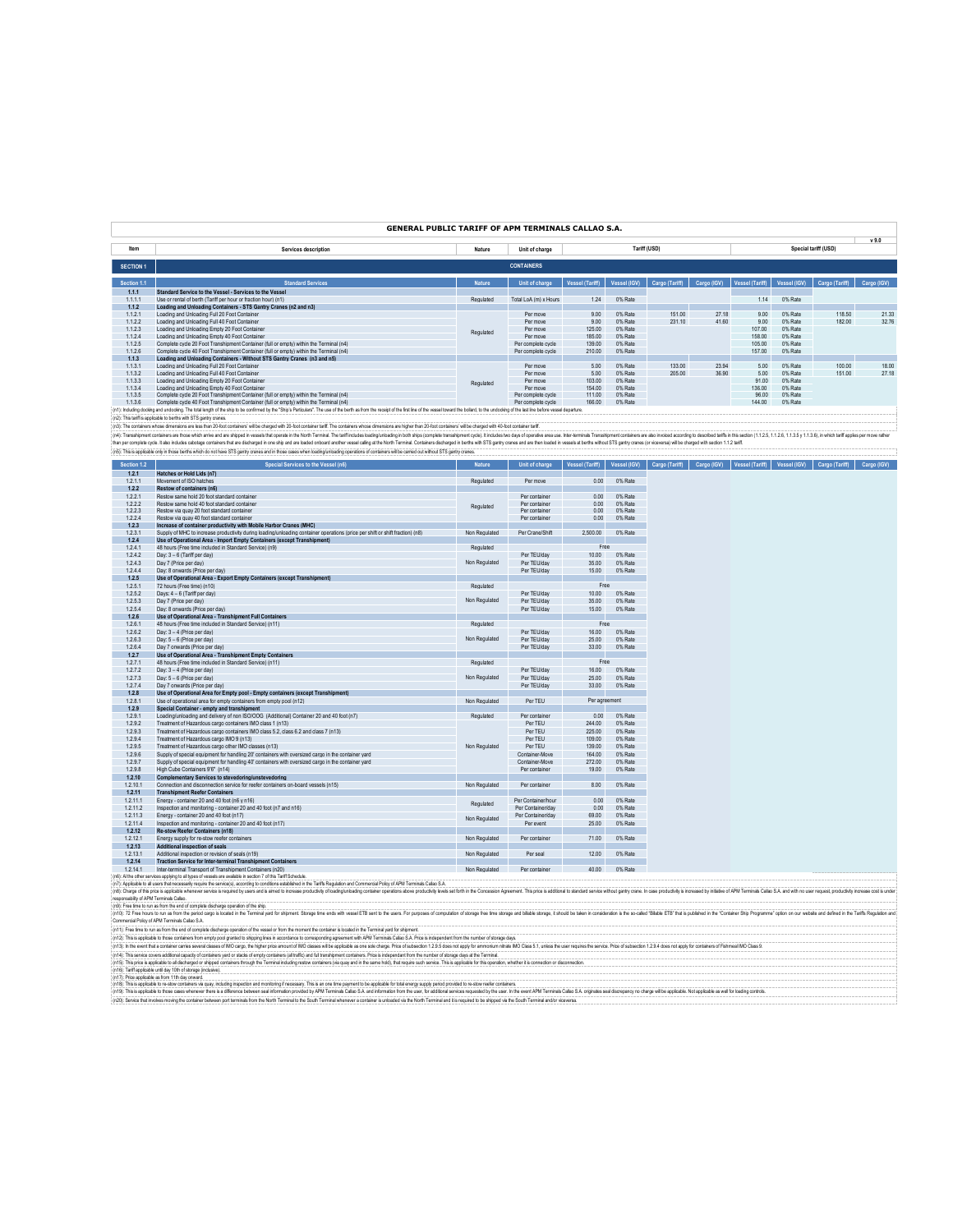| Section 1.3 | Special Service of Use of Operational Area (Port Terminal) - Services to the Cargo           | <b>Nature</b> | Unit of charge |  | Vessel (Tariff)   Vessel (IGV)   Cargo (Tariff)   Cargo (IGV) |       | Vessel (Tariff) | Vessel (IGV) Cargo (Tariff) | Cargo (IGV) |
|-------------|----------------------------------------------------------------------------------------------|---------------|----------------|--|---------------------------------------------------------------|-------|-----------------|-----------------------------|-------------|
| 1.3.1       | Use of Operational Area - Import Full Containers (except Transhipment) (n21)                 |               |                |  |                                                               |       |                 |                             |             |
| 1.3.1.1     | 48 hours to import and/or discharge container (Free time included in Standard Service) (n22) | Regulated     |                |  | Free                                                          |       |                 |                             |             |
| 1.3.1.2     | Day: 3 - 6 (Tariff per day)                                                                  |               | Per TEU/day    |  | 27.00                                                         | 4.86  |                 |                             |             |
| 1.3.1.3     | Day 7 (Price per day) container 20 and 40 foot                                               |               | Por TEU        |  | 75.00                                                         | 13.50 |                 |                             |             |
| 1.3.1.4     | Days: 8 - 10 (Price per day)                                                                 | Non Regulated | Per TEU/day    |  | 35.00                                                         | 6.30  |                 |                             |             |
| 1.3.1.5     | Days: 11 - 20 (Price per day)                                                                |               | Per TEU/day    |  | 35.00                                                         | 6.30  |                 |                             |             |
| 1.3.1.6     | Days: 21 - 28 (Price per day)                                                                |               | Per TEU/day    |  | 35.00                                                         | 6.30  |                 |                             |             |
| 1.3.1.7     | Day: 29 onwards (Price per day)                                                              |               | Per TEU/day    |  | 35.00                                                         | 6.30  |                 |                             |             |
| 1.3.2       | Use of Operational Area - Export Full Containers (except Transhipment) (n21)                 |               |                |  |                                                               |       |                 |                             |             |
| 1.3.2.1     | 72 hours to export and/or loading container (Free time) (n23)                                | Regulated     |                |  | Free                                                          |       |                 |                             |             |
| 1.3.2.2     | Days: 4 - 6 (Tariff per day)                                                                 |               | Per TEU/day    |  | 27.00                                                         | 4.86  |                 |                             |             |
| 1.3.2.3     | Day 7 (Price per day) container 20 and 40 foot                                               |               | Por TEU        |  | 75.00                                                         | 13.50 |                 |                             |             |
| 1.3.2.4     | Days: 8 - 10 (Price per day)                                                                 | Non Regulated | Per TEU/day    |  | 35.00                                                         | 6.30  |                 |                             |             |
| 1.3.2.5     | Days: 11 - 20 (Price per day)                                                                |               | Per TEU/day    |  | 35.00                                                         | 6.30  |                 |                             |             |
| 1.3.2.6     | Days: 21 - 28 (Price per day)                                                                |               | Per TEU/day    |  | 35.00                                                         | 6.30  |                 |                             |             |
| 1.3.2.7     | Day: 29 onwards (Price per day)                                                              |               | Per TEU/day    |  | 35.00                                                         | 6.30  |                 |                             |             |

1.3.2.7 Day: 29 onwards (Price per day) Per TEU/day 35.00 6.30 (n21): Tariffs and prices set forth in sub-section 1.3.1 and 1.3.2 are applicable to those containers that have been discharged/loaded via the North Terminal as per conditions established in the Concession Contract. (n22): Free time to run as from the end of complete cargo discharge operation of the vessel. Calculation of use of operational area starts from the date and hour of complete cargo discharge from vessel and finishes when container is withdrawn from the yard. (n23): Free time period is 72 hours which is calculated from the date the container is placed in the container yard for shipment. Calculation of use of operational area (storage) ends with vessel's Estimated Time of Berthing (ETB) to be communicated to users. For purposes of computation of storage free time storage and billable storage, it should be taken in consideration is the so-called "Billable ETB" that is published in the "Container Ship Programme" option on our website and defined in the Tariffs Regulation and Commercial Policy of APM Terminals Callao S.A.

| Section 1.4 | Temporary Depot Special Service - Services to the Cargo               | Nature        | Unit of charge | Vessel (Tariff) | Vessel (IGV)                                    | Cargo (Tariff)                                                       | Cargo (IGV) | Vessel (Tariff) | Vessel (IGV) | Cargo (Tariff) | Cargo (IGV) |
|-------------|-----------------------------------------------------------------------|---------------|----------------|-----------------|-------------------------------------------------|----------------------------------------------------------------------|-------------|-----------------|--------------|----------------|-------------|
| 1.4.1       | Temporary Depot Integrated Service for dry import containers (n24)    |               |                |                 |                                                 |                                                                      |             |                 |              |                |             |
| 1.4.1.1     | 20' Container - Includes use of area until the 10th day               |               | Per container  |                 |                                                 | 227.00                                                               | 40.86       |                 |              |                |             |
| 1.4.1.2     | 40' Container - Includes use of area until the 10th day               |               | Per container  |                 |                                                 | 298.00                                                               | 53.64       |                 |              |                |             |
| 1.4.1.3     | Use of area during days 11 - 20 (Price per day) (n25)                 | Non Regulated | Per TEU/day    |                 |                                                 | 15.00                                                                | 2.70        |                 |              |                |             |
| 1.4.1.4     | Use of area during days 21 - 28 (Price per day) (n25)                 |               | Per TEU/day    |                 |                                                 | 20.00                                                                | 3.60        |                 |              |                |             |
| 1.4.1.5     | Use of area from 29th day onwards and other services (n25).           |               |                |                 | See section 1.3.1.7 and others from section 1.5 |                                                                      |             |                 |              |                |             |
| 1.4.2       | Temporary Depot Integrated Service for dry export containers (n26)    |               |                |                 |                                                 |                                                                      |             |                 |              |                |             |
| 1.4.2.1     | 20' Container - Includes use of area until the 7th day                |               | Per container  |                 |                                                 | 178.00                                                               | 32.04       |                 |              |                |             |
| 1.4.2.2     | 40' Container - Indudes use of area until the 7th day                 |               | Per container  |                 |                                                 | 248.00                                                               | 44.64       |                 |              |                |             |
| 1.4.2.3     | Use of area days 8 - 10 (Price per day) (n27)                         | Non Regulated | Per TEU/day    |                 |                                                 | 7.00                                                                 | 1.26        |                 |              |                |             |
| 1.4.2.4     | Use of area days $11 - 20$ (Price per day) (n27)                      |               | Per TEU/day    |                 |                                                 | 9.00                                                                 | 1.62        |                 |              |                |             |
| 1.4.2.5     | Use of area during days 21 - 28 (Price per day) (n27)                 |               | Per TEU/day    |                 |                                                 | 2000                                                                 | 3.60        |                 |              |                |             |
| 1.4.2.6     | Use of area from 29th day onwards and other services (n27)            |               |                |                 | See section 1.3.2.7 and others from section 1.5 |                                                                      |             |                 |              |                |             |
| 1.4.3       | Temporary Depot integrated service for reefer import containers (n28) |               |                |                 |                                                 |                                                                      |             |                 |              |                |             |
| 1.4.3.1     | 20' Container - Includes use of area until the 7th                    |               | Per container  |                 |                                                 | 299.00                                                               | 53.82       |                 |              |                |             |
| 1.4.3.2     | 40' Container - Includes use of area until the 7th                    | Non Regulated | Per container  |                 |                                                 | 368.00                                                               | 66.24       |                 |              |                |             |
| 1.4.3.3     | Use of area during days 8 - 10 (Price per day) (n29)                  |               | Per TEU/day    |                 |                                                 | 10.00                                                                | 1.80        |                 |              |                |             |
| 1.4.3.4     | Use of area from day 11 onwards and other services (n29)              |               |                |                 |                                                 | See section 1.4.1.3. 1.4.1.4 and 1.3.1.7 and others from section 1.5 |             |                 |              |                |             |
| 1.4.4       | Temporary Depot integrated service for reefer export containers (n30) |               |                |                 |                                                 |                                                                      |             |                 |              |                |             |
| 1441        | 20' Container - Includes use of area until the 7th                    |               | Per Container  |                 |                                                 | 266.00                                                               | 47.88       |                 |              |                |             |
| 1.4.4.2     | 40' Container - Includes use of area until the 7th                    | Non Regulated | Per Container  |                 |                                                 | 328.00                                                               | 59.04       |                 |              |                |             |
| .           |                                                                       |               |                |                 |                                                 |                                                                      |             |                 |              |                |             |

 $144.3 Use of a real formula for a linear combination of the samples of the number of elements. The number of elements are the number of elements. The number of elements are the number of elements. The number of elements are the number of elements. The number of elements are the number of elements. The number of elements are the number of elements. The number of elements are the number of elements. The number of elements are the number of elements. The number of elements are the number of elements are the number of elements. The number of elements are the number of elements are the number of elements. The number of elements are the number of elements are the number of elements. The number of elements are the number of elements are the number of elements. The number of elements are the number of elements are the number of elements. The number of elements are the number of elements are the number of elements. The number of elements are the number of elements are the number of elements. The number of elements are the number of elements are the number of elements. The number of elements are the number$ with attacks the construction of constructions of the construction of the construction of the construction of the construction of the construction of the construction of the construction of the construction of the construc

(n2)) ins all a splaid where MM Eminis Calls St. Insteam nominal is increased (2011, Series incompart) in the main of the main of the main of the main of the main of the main of the main of the main of the main of the main

(n3); This side applicite whener APM Temials Calles SA has been nomined as Temporary Deput (2014), Senke indust Calley Deputy and the constraint and the compartion of the comparty in the comparty in the comparty of the com

(n3) how obsects a main that the state of the download and the state of all and the state of the state of the 2012 and the state of the state of the state of the state of the state of the state of the state of the state of

| Section 1.5 | Other Special Services for Containers (Port Terminal & Tempory Depot) - Services to the Cargo                                                                                                                                  | <b>Nature</b> | Unit of charge     | <b>Vessel (Tariff)</b> | Vessel (IGV) | Cargo (Tariff) | Cargo (IGV) | <b>Vessel</b> (Tariff | Vessel (IGV) | Cargo (Tariff) | Cargo (IGV) |
|-------------|--------------------------------------------------------------------------------------------------------------------------------------------------------------------------------------------------------------------------------|---------------|--------------------|------------------------|--------------|----------------|-------------|-----------------------|--------------|----------------|-------------|
| 1.5.1       | Special Cargo                                                                                                                                                                                                                  |               |                    |                        |              |                |             |                       |              |                |             |
| 1.5.1.1     | Treatment of Hazardous cargo containers IMO class 1 (n32)                                                                                                                                                                      |               | Per TEU            |                        |              | 244.00         | 43.92       |                       |              |                |             |
| 1.5.1.2     | Treatment of Hazardous cargo containers IMO class 5.2, class 6.2 and class 7 (n32)                                                                                                                                             |               | Per TEU            |                        |              | 225.00         | 40.50       |                       |              |                |             |
| 1.5.1.3     | Treatment of Hazardous caroo IMO 9 (n32 and n33).                                                                                                                                                                              |               | Per TEU            |                        |              | 109.00         | 19.62       |                       |              |                |             |
| 1.5.1.4     | Treatment of Hazardous cargo other IMO classes (n32)                                                                                                                                                                           | Non Regulated | Per TEU            |                        |              | 139.00         | 25.02       |                       |              |                |             |
| 1.5.1.5     | Supply of special equipment for handling 20' containers with oversized cargo in the container vard                                                                                                                             |               | Container-Move     |                        |              | 164.00         | 29.52       |                       |              |                |             |
| 1.5.1.6     | Supply of special equipment for handling 40' containers with oversized cargo in the container vard                                                                                                                             |               | Container-Move     |                        |              | 272.00         | 48.96       |                       |              |                |             |
| 1.5.1.7     | High Cube Containers 9'6" (n34)                                                                                                                                                                                                |               | Container          |                        |              | 19.00          | 3.42        |                       |              |                |             |
| 1.5.2       | <b>Reefer Container</b>                                                                                                                                                                                                        |               |                    |                        |              |                |             |                       |              |                |             |
| 1.5.2.1     | Energy - 20' and 40' container (n35 and n36).                                                                                                                                                                                  | Regulated     | Per container/hour |                        |              | 0.00           | 0.00        |                       |              |                |             |
| 1.5.2.2     | Inspection and monitoring - 20' and 40' container (n35 and n36)                                                                                                                                                                |               | Per container/day  |                        |              | 0.00           | 0.00        |                       |              |                |             |
| 1.5.2.3     | Energy - 20' and 40' container (Price per day or fraction day) (n37)                                                                                                                                                           | Non Regulated | Per container/day  |                        |              | 69.00          | 12.42       |                       |              |                |             |
| 1.5.2.4     | Inspection and monitoring - 20' and 40' container (n37).                                                                                                                                                                       |               | Per event          |                        |              | 25.00          | 4.50        |                       |              |                |             |
| 1.5.2.5     | Assembly and disassembly of clip system on reefer Gensets (n35)                                                                                                                                                                | Regulated     | Per complete cycle |                        |              | 0.00           | 0.00        |                       |              |                |             |
| 1.5.3       | Cargo Handling and horizontal movement operations                                                                                                                                                                              |               |                    |                        |              |                |             |                       |              |                |             |
| 1.5.3.1     | Additional Movement to Standard Service in the terminal as per request of the user or authorities (n35)                                                                                                                        |               | Per Container      |                        |              | 0.00           | 0.00        |                       |              |                |             |
| 1.5.3.2     | Caroo inspection with groups o gangs - 20' and 40' container (n35).                                                                                                                                                            | Regulated     | Per Container      |                        |              | 0.00           | 0.00        |                       |              |                |             |
| 1.5.3.3     | Cargo inspection with forklifts - 20' and 40' container (n35)                                                                                                                                                                  |               | Per Container      |                        |              | 0.00           | 0.00        |                       |              |                |             |
| 1.5.3.4     | Consolidation/deconsolidation of dry containers                                                                                                                                                                                |               | Per Container      |                        |              | 176.00         | 31.68       |                       |              |                |             |
| 1.5.3.5     | Consolidation/deconsolidation of dry containers including Gate In/Gate Out of empty container                                                                                                                                  |               | Per Container      |                        |              | 230.00         | 41.40       |                       |              |                |             |
| 1.5.3.6     | Consolidation/deconsolidation of reefer containers                                                                                                                                                                             | Non Regulated | Per Container      |                        |              | 660.00         | 118.80      |                       |              |                |             |
| 1.5.3.7     | Consolidation/deconsolidation of reefer containers including Gate In/Gate Out of empty containers                                                                                                                              |               | Per Container      |                        |              | 800.00         | 144.00      |                       |              |                |             |
| 1.5.3.8     | Consolidation/deconsolidation of containers with Mobile Harbour Cranes (Price per shift or fraction shift) (n38)                                                                                                               |               | Per shift          |                        |              | 1,250.00       | 225.00      |                       |              |                |             |
| 1.5.4       | Other Services                                                                                                                                                                                                                 |               |                    |                        |              |                |             |                       |              |                |             |
| 1.5.4.1     | Breakdown as per instructions of freight forward agent (n39)                                                                                                                                                                   |               | Per B/L            |                        |              | 23.00          | 4.14        |                       |              |                |             |
| 1.5.4.2     | Bill of lading breakdown (n39)                                                                                                                                                                                                 |               | Per breakdown      |                        |              | 23.00          | 4.14        |                       |              |                |             |
| 1.5.4.3     | Sweeping of empty container                                                                                                                                                                                                    |               | Per container      |                        |              | 6.00           | 1.08        |                       |              |                |             |
| 1.5.4.4     | Simple cleaning of container                                                                                                                                                                                                   |               | Per container      |                        |              | 24.00          | 4.32        |                       |              |                |             |
| 1.5.4.5     | Chemical cleaning of container                                                                                                                                                                                                 | Non Regulated | Per container      |                        |              | 48.00          | 8.64        |                       |              |                |             |
| 1.5.4.6     | Container renair                                                                                                                                                                                                               |               | Per Activity       |                        |              | Per guote      |             |                       |              |                |             |
| 1.5.4.7     | Seal placement services                                                                                                                                                                                                        |               | Per seal           |                        |              | 12.00          | 2.16        |                       |              |                |             |
| 1.5.4.8     | Additional inspection or revision of seals (n19)                                                                                                                                                                               |               | Per seal           |                        |              | 12.00          | 2.16        |                       |              |                |             |
| 1.5.4.9     | Labels Placing or Removal Services (n40)                                                                                                                                                                                       |               | Per container      |                        |              | 9.00           | 1.62        |                       |              |                |             |
| 1.5.4.10    | Additional weighing of containers (n41)                                                                                                                                                                                        |               | Per container      |                        |              | 90.00          | 16.20       |                       |              |                |             |
| 1.5.5       | <b>Depot for Empty Containers</b>                                                                                                                                                                                              |               |                    |                        |              |                |             |                       |              |                |             |
| 1.5.5.1     | Gate In (n42)                                                                                                                                                                                                                  | Non Regulated | Per container      |                        |              | 190.00         | 34.20       |                       |              |                |             |
| 1.5.5.2     | Gate Out (n42)                                                                                                                                                                                                                 |               | Per container      |                        |              | 160.00         | 28.80       |                       |              |                |             |
|             | (n32): In the event that a container carries several classes of IMO cargo, the higher price amount of IMO classes will be applicable as one sole charge. Price of service (subsection 1.5.1.4) does not apply for ammonium nit |               |                    |                        |              |                |             |                       |              |                |             |

(n33). The price of this service (subsection 1.5.1.3) does not apply the Tables State of Many declared as such in the Container Amouncement Lia( (CAL) for shipping as per procedures.<br>(n34): This amouncement and accountain

representative) and the consolidation of the cargo or its placement inside the or  $(0.39)$ : It is charged to each breakdown B/L mother, B/L son or B/L grandson. (nS). This applicable of the of the off something the main of the state of the main of the main of the main of the main experiment of the main of the main of the main of the main of the main of the main of the main of the

n as per IMDG code for export operations. For import operations, placing of label shall take place whenever a discharged container does not have a label or corresponding label, in such case; removel of labels will take pla .<br>(n40): Respective labels shall be placed according to cargo classifical<br>correspond to IMDG code, for placing the correct label instead.

(M) Weging of contains shall be excuted at the factor of the form of the person of the company of the authority of the second and the factor in the second and the second and the contained in a state of the contained on the .<br>(n42): This service shall not be applicable for shipping, unloading or transhipment services for empty containers set forth in Section 1.1.2 and 1.1.3 of current Tariff Sche

| <b>SECTION 2</b> |                                                                                                                                                                                                                                                                                                                                               |               | <b>BREAK BULK CARGO SERVICES</b> |                 |              |                            |             |                 |              |                                             |             |
|------------------|-----------------------------------------------------------------------------------------------------------------------------------------------------------------------------------------------------------------------------------------------------------------------------------------------------------------------------------------------|---------------|----------------------------------|-----------------|--------------|----------------------------|-------------|-----------------|--------------|---------------------------------------------|-------------|
| Section 2.1      | <b>Standard Services</b>                                                                                                                                                                                                                                                                                                                      | <b>Nature</b> | Unit of charge                   | Vessel (Tariff) | Vessel (IGV) | Cargo (Tariff)             | Cargo (IGV) | Vessel (Tariff) | Vessel (IGV) | Cargo (Tariff)                              | Cargo (IGV) |
| 2.1.1            | Standard Service to the Vessel - Services to the Vessel                                                                                                                                                                                                                                                                                       |               |                                  |                 |              |                            |             |                 |              |                                             |             |
| 2.1.1.1          | Use or rental of berth (Tariff per hour or fraction hour) (n1)                                                                                                                                                                                                                                                                                | Regulated     | Total LoA (m) x Hours            | 1.24            | 0% Rate      |                            |             | 1.14            | 0% Rate      |                                             |             |
| 2.1.2            | <b>Standard Service to Break Bulk Cargo</b>                                                                                                                                                                                                                                                                                                   |               |                                  |                 |              |                            |             |                 |              |                                             |             |
| 2.1.2.1          | Loading and Unloading of Break Bulk cargo (n43)                                                                                                                                                                                                                                                                                               | Regulated     | Per Ton                          | 2.50            | 0% Rate      | 11.00                      | 1.98        | 2.50            | 0% Rate      | 9.20                                        | 1.66        |
|                  | (n43): Vessel portion of this tariff includes transference of the cargo from vessel to the quay, lashinglunlashing and tally. Payment of Vessel portion will be applicable to the shipping line or cargo consignee, upon condi                                                                                                                |               |                                  |                 |              |                            |             |                 |              |                                             |             |
| Section 2.2      | Special Services - Services to the Vessel (n6)                                                                                                                                                                                                                                                                                                | <b>Nature</b> | Unit of charge                   | Vessel (Tariff) | Vessel (IGV) | Cargo (Tariff)             | Cargo (IGV) | Vessel (Tariff) | Vessel (IGV) | Cargo (Tariff)                              | Cargo (IGV) |
| 2.2.1            | Hatches or Hold Lids (n7)                                                                                                                                                                                                                                                                                                                     |               |                                  |                 |              |                            |             |                 |              |                                             |             |
| 2.2.1.1          | Movement of ISO hatches                                                                                                                                                                                                                                                                                                                       | Regulated     | Per move                         | 0.00            | 0% Rate      |                            |             |                 |              |                                             |             |
| 2.2.2            | Re-stow of Break Bulk Cargo                                                                                                                                                                                                                                                                                                                   |               |                                  |                 |              |                            |             |                 |              |                                             |             |
| 2.2.2.1          | Re-stow via vessel                                                                                                                                                                                                                                                                                                                            | Regulated     | Perton                           | 13.50           | 0% Rate      |                            |             | 12.50           | Tasa 0%      |                                             |             |
| 2.2.2.2          | Re-stow via guay (n44)                                                                                                                                                                                                                                                                                                                        |               | Per ton                          | 27.00           | 0% Rate      |                            |             | 25.00           | Tasa 0%      |                                             |             |
| 2.2.3            | <b>Transhipment of Break Bulk cargo</b>                                                                                                                                                                                                                                                                                                       |               |                                  |                 |              |                            |             |                 |              |                                             |             |
| 2.2.3.1          | Transhipment of Break Bulk cargo - Complete cycle (n45)                                                                                                                                                                                                                                                                                       | Non Regulated | Per ton                          | 23.40           | 0% Rate      |                            |             |                 |              |                                             |             |
|                  | (n44): This is applicable to the cargo that is re-stowed in the same hold (level) or in another hold (level) of the vessel which in both cases cargo requires to be temporarily transferred to the quay<br>(n45): Price of service includes 3 free days of storage which applies after completion of cargo discharge operation of the vessel. |               |                                  |                 |              |                            |             |                 |              |                                             |             |
|                  |                                                                                                                                                                                                                                                                                                                                               |               |                                  |                 |              |                            |             |                 |              |                                             |             |
| Section 2.3      | Special Service of Use of Operational Area (Port Terminal) - Services to the Cargo                                                                                                                                                                                                                                                            | <b>Nature</b> | Unit of charge                   | Vessel (Tariff) | Vessel (IGV) | Cargo (Tariff)             | Cargo (IGV) | Vessel (Tariff) | Vessel (IGV) | Cargo (Tariff)                              | Cargo (IGV) |
| 2.3.1            | Use of Operational Area - All traffic                                                                                                                                                                                                                                                                                                         |               |                                  |                 |              |                            |             |                 |              |                                             |             |
| 2.3.1.1          | Days: 1 - 3 (Free time - included in Standard Service)                                                                                                                                                                                                                                                                                        | Regulated     |                                  |                 |              | Free                       |             |                 |              |                                             |             |
| 2.3.1.2          | Days: 4 - 10 (Tariff for whole period or fraction period)                                                                                                                                                                                                                                                                                     |               | Per ton                          |                 |              | 23.00                      | 4.14        |                 |              |                                             |             |
| 2.3.1.3          | Days: 11 - 20 (Tariff per day or fraction day)                                                                                                                                                                                                                                                                                                | Non Regulated | Per ton/day                      |                 |              | 2.60                       | 0.47        |                 |              |                                             |             |
| 2.3.1.4          | Days: 21 - onwards (Tariff per day or fraction day)                                                                                                                                                                                                                                                                                           |               | Per ton/day                      |                 |              | 4.20                       | 0.76        |                 |              |                                             |             |
|                  |                                                                                                                                                                                                                                                                                                                                               |               |                                  |                 |              |                            |             |                 |              |                                             |             |
| Section 2.4      | Special Service of Temporary Depot - Services to the Cargo                                                                                                                                                                                                                                                                                    | <b>Nature</b> | Unit of charge                   | Vessel (Tariff) | Vessel (IGV) | Cargo (Tariff) Cargo (IGV) |             |                 |              | Vessel (Tariff) Vessel (IGV) Cargo (Tariff) | Cargo (IGV) |
| 2.4.1            | Temporary Depot Integrated Service - All traffic (n46)                                                                                                                                                                                                                                                                                        |               |                                  |                 |              |                            |             |                 |              |                                             |             |
| 2.4.1.1          | Break Bulk Caroo - Includes use of operational area until day 10                                                                                                                                                                                                                                                                              |               | Per ton                          |                 |              | 26.50                      | 4.77        |                 |              |                                             |             |
| 2.4.1.2          | Use of operational area from days 11 - 20 (Price per day of day fraction)                                                                                                                                                                                                                                                                     | Non Regulated | Per ton/day                      |                 |              | 1.50                       | 0.27        |                 |              |                                             |             |

2.4.1.2 Use of operational area from days 11-20 (Price per day fraction) Per day of day of day of day of day fraction of day in the service of the services of the services of the services of the services of the services (n See section 2.3.1.4 and 2.5.2 to 2.5.4 (n46): This is applicable whenever APM Terminals Calao S.A. is appointed as Temporary Depot (code 3014) after cargo has been previously coordinated and accepted by APMTC (Subject to space availablity). It includes the Stan

and are part of the Standard Service ்ளமான வளமையை .<br>`` [ndf) Pice of setton 23.1.4 is applicable for use of operational area of Temporary Depot service from day 21 and onwards. For the other services, tarths and prices of sections from 25.2 to 25.4 are appli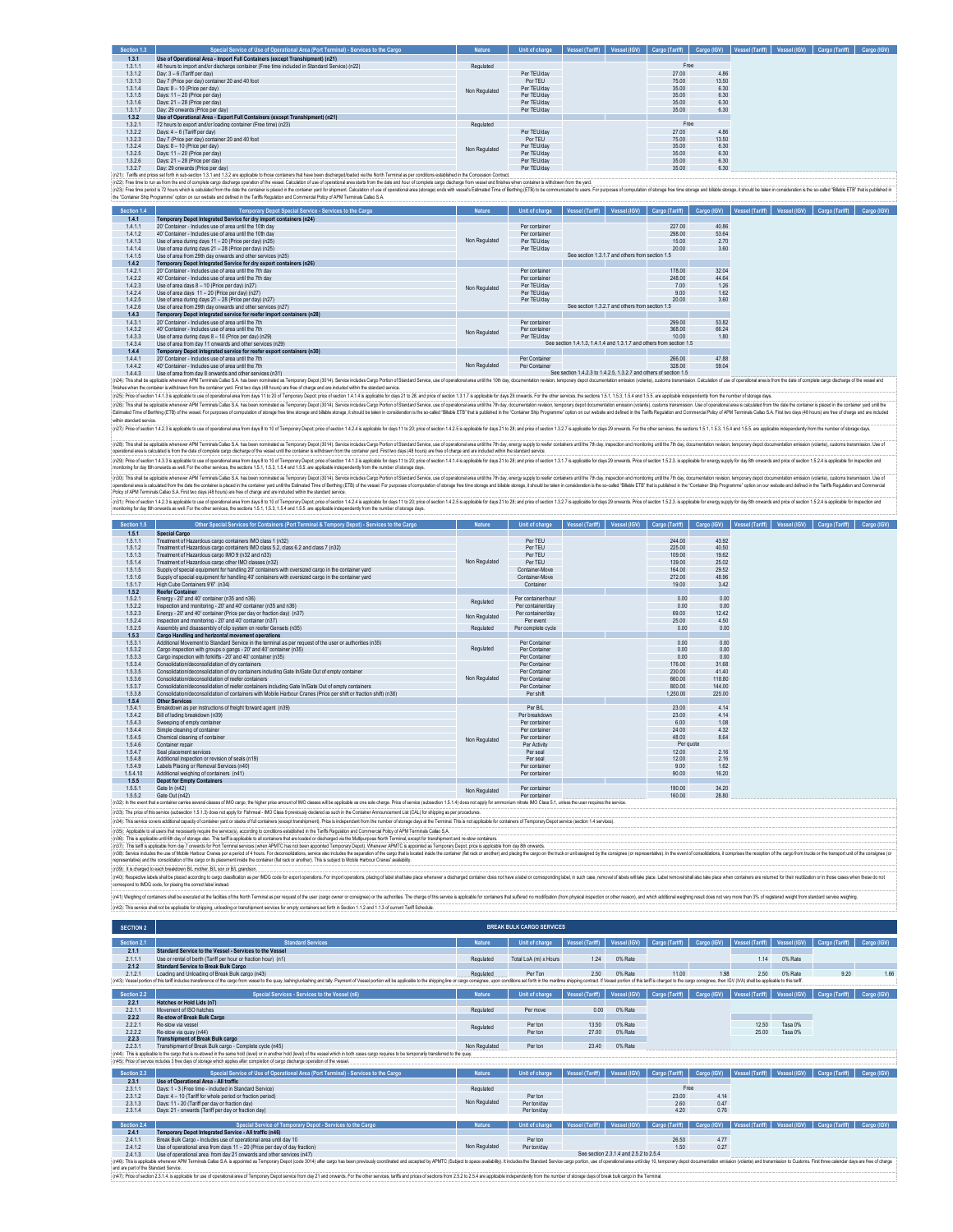| Section 2.5 | Other Special Services to Break Bulk Cargo (Port Terminal & Temporary Depot) - Services to the Cargo                                                                                                                           | <b>Nature</b> | Unit of charge | Vessel (Tariff) | Vessel (IGV) | Cargo (Tariff) | Cargo (IGV) | Vessel (Tanff) | Vessel (IGV) | Cargo (Tariff) | Cargo (IGV) |
|-------------|--------------------------------------------------------------------------------------------------------------------------------------------------------------------------------------------------------------------------------|---------------|----------------|-----------------|--------------|----------------|-------------|----------------|--------------|----------------|-------------|
| 2.5.1       | Use of Simple Depot - All traffic (n48)                                                                                                                                                                                        |               |                |                 |              |                |             |                |              |                |             |
| 2.5.1.1     | Days: 1 - 30 (Price per month or fraction month)                                                                                                                                                                               | Non Regulated | Per m2         |                 |              | 10.50          | 1.89        |                |              |                |             |
| 2.5.2       | <b>Special Cargo</b>                                                                                                                                                                                                           |               |                |                 |              |                |             |                |              |                |             |
| 2.5.2.1     | Loading/Unloading of project cargo without mobile harbor crane (n49)                                                                                                                                                           |               | Per ton or m3  |                 |              | 25.00          | 4.50        |                |              | 23.00          | 4.14        |
| 2.5.2.2     | Loading/Unloading of project cargo with mobile harbor crane (n49)                                                                                                                                                              | Regulated     | Per ton or m3  |                 |              | 35.00          | 6.30        |                |              | 33.00          | 5.94        |
| 2.5.2.3     | Special treatment to hazardous cargo using equipment and additional personnel - direct treatment (n50)                                                                                                                         |               | Per ton        |                 |              | 14.50          | 2.61        |                |              | 14.30          | 2.57        |
| 2.5.2.4     | Special treatment to hazardous cargo using equipment and additional personnel - indirect treatment (n50)                                                                                                                       |               | Per ton        |                 |              | 21.60          | 3.89        |                |              | 21.60          | 3.89        |
| 2.5.3       | <b>Cargo Handling and horizontal movement operations</b>                                                                                                                                                                       |               |                |                 |              |                |             |                |              |                |             |
| 2.5.3.1     | Additional Movement as per request of the user or competent authority                                                                                                                                                          |               | Per ton        |                 |              | 3.50           | 0.63        |                |              |                |             |
| 2.5.3.2     | Handling for registry of break bulk cargo (n51)                                                                                                                                                                                |               | Per ton        |                 |              | 3.50           | 0.63        |                |              |                |             |
| 2.5.3.3     | Deconsolidation/Consolidation of break bulk cargo with MAFIs (n52)                                                                                                                                                             | Non Regulated | Per MAFI       |                 |              | 276.00         | 49.68       |                |              |                |             |
| 2.5.3.4     | Desconsolidation/Consolidation of Break Bulk cargo in MAEI's with Mobile Harbour Cranes (Price per shift or fraction shift) (p53)                                                                                              |               | Per Shift      |                 |              | 1.250.00       | 225.00      |                |              |                |             |
| 2.5.3.5     | Deconsolidation/Consolidation of MAFIs (n54)                                                                                                                                                                                   |               | Per MAFI       | 83.00           | 14.94        |                |             |                |              |                |             |
| 2.5.4       | Other services                                                                                                                                                                                                                 |               |                |                 |              |                |             |                |              |                |             |
| 2541        | Additional weighing (This does not include extra movement)                                                                                                                                                                     | Non Regulated | Per truck      |                 |              | 21.00          | 3.78        |                |              |                |             |
|             | : (n48): This service refers to receiving Break Bulk caron placing it is designated area and storaging if the nend aread by the exporter or importer and APM Terminals Callan S.A. This is angloshle for Break Bulk caron that |               |                |                 |              |                |             |                |              |                |             |

(n4): This snice nets in reaking Best Bukango, plang in a selection of the space of the space of the space of mail of the space of the space of the space of the space of the space of the space of the space of the space of

(r6))) afforesynds badnsfg gredios of a state that says the member additional and the membership in the state of the state of the state of the state of the state of the state of the state of the state of the state of the s

(it5)). This rebs blanding dargo using to illustration comparts in the report and the section of the standard controller and the standard of the standard of the standard in the model of the about the standard in the model

.<br>ding of MAFIs for its delivery to the shipping line. This is invoiced to shipping lines hour (4) periods. This is subject to Mobile Harbour Cranes' availability.<br>(n54): This is applicable for assembly/placing or disassembly/separating

SECTION 3 Section 3.1 | Nature | Unit of charge | Vessel (Tariff) | Vessel (Tariff) | Vessel (Tariff) | Cargo (Tariff) | Cargo (Tariff) | Vessel (Tariff) | Cargo (Tariff) | Cargo (Tariff) | Cargo (Tariff) | Cargo (Tariff) | Cargo (I **3.1.1 Standard Service to the Vessel - Services to the Vessel**  3.1.1.1 Use or rental of berth (Tariff per hour or fraction hour) (n1) Regulated Total LoA (m) x Hours 1.24 0% Rate 1.14 0% Rate **3.1.2 Standard Service to Ro-Ro Cargo** 3.1.2.1 Loading or Unloading of Ro-Ro Cargo (n55) Regulated Per ton 3.50 0% Rate 37.00 6.66 3.50 0% Rate 32.30 5.81 n55) Vesel poton of the last will be changed to the Shippine (or appealate), when and ine shipping contact indicates of a will be the seal poton of the last dicales of a will be applicate to the concept of the change | Ves **3.2.1 Re-stow of Ro-Ro cargo** 3.2.1.1 Re-stow via vessel Per ton 41.50 0% Rate 40.00 0% Rate ა∠… ne>sww.wiewsexel controlled a controlled a constant and a constant and a constant and a constant and a constant<br>3.2.1.2 Re-sbw.viatouay(n56) - 80.00 0% Rabb **3.2.2 Transhipment of Ro-Ro cargo** 322.1 Transhipment of Ro-Rocaroo-Complete cycle (n57)<br>(ri65; This is goptable to example that search of Length or a nother hold (evel) of the vessel which in both cases cargo requires to be temporally transferred to the qu Nature | Unit of charge | Vessel (Tariff) | Vessel (IGV) | Cargo (Tariff) | Cargo (IGV) | Vessel (Tariff) | Cargo (Tariff) | Cargo (Tariff) | Cargo (IGV) | Cargo (IGV) | Cargo (IGV) | Cargo (IGV) | Cargo (IGV) | Cargo (IGV **3.3.1 Use of Operational Area - All traffic (n58)** 3.3.1.1 Days: 1 - 3 (Free time - included in Standard Service) Regulated 3.3.1.2 Days: 4 – 10 (Price for total period or fraction period) Per ton 42.00 7.56 3.3.1.3 Days: 11 - onwards (Price per day or fraction day) Per ton/day 15.60 2.81 Section 34.1 Temporary Decol Interacted Service -All traffic in S91 (S9)<br>34.1 Temporary Decolutions are entered to the Case of Oceanic Instant Indiansies are and day to membering the Case of Decision to Care in the Case of Free Non Regulated (a) 3.3.1.3 Days: 11 - onwards (Price per day or fraction day)<br>(158): Prices of this section are applicable to all types of vehicle and machinery. Non Regulated See section 3.5 **RO-RO CARGO SERVICES**

| Section 3.5 | Other Special Services to Ro-Ro Cargo (Port Terminal & Temporary Depot) - Services to the Cargo                              | Nature        | Unit of charge |       |       |          |        | Vessel (Tariff)   Vessel (IGV)   Cargo (Tariff)   Cargo (IGV)   Vessel (Tariff)   Vessel (IGV)   Cargo (Tariff)   Cargo (IGV) |  |  |
|-------------|------------------------------------------------------------------------------------------------------------------------------|---------------|----------------|-------|-------|----------|--------|-------------------------------------------------------------------------------------------------------------------------------|--|--|
| 3.5.1       | Handling Services in Storage area                                                                                            |               |                |       |       |          |        |                                                                                                                               |  |  |
| 3.5.1.1     | Handling for registry of Ro-Ro cargo (n61)                                                                                   | Non Regulated | Perton         |       |       | 10.50    | 1.89   |                                                                                                                               |  |  |
| 3.5.1.2     | Extra movement of Ro-Ro cargo (n62)                                                                                          |               | Per ton        |       |       | 2.10     | 0.38   |                                                                                                                               |  |  |
| 3.5.2       | Deconsolidation/Consolidation                                                                                                |               |                |       |       |          |        |                                                                                                                               |  |  |
| 3.5.2.1     | Deconsolidation/Consolidation of Ro-Ro cargo with MAFIs (n63)                                                                |               | Per MAFI       |       |       | 276.00   | 49.68  |                                                                                                                               |  |  |
| 3.5.2.2     | Desconsolidation/Consolidation of Ro-Ro cargo en MAFI's with Mobile Harbour Cranes (Price per shift or fraction shift) (n64) | Non Regulated | Per Shift      |       |       | 1.250.00 | 225.00 |                                                                                                                               |  |  |
| 3523        | Deconsolidation/Consolidation of MAFI's (n54)                                                                                |               | Per MAFI       | 83.00 | 14 94 |          |        |                                                                                                                               |  |  |

35.03 Deconomidation Company of the experiment of the experiment of the respect of the range and of the respect of the range of the range (cargo owner or consignes), or arrivation of the respect of the range of the respect

| <b>SECTION 4</b> |                                                                |               | <b>SOLID BULK CARGO</b> |                        |              |                                                                                                                               |             |                        |              |                |             |
|------------------|----------------------------------------------------------------|---------------|-------------------------|------------------------|--------------|-------------------------------------------------------------------------------------------------------------------------------|-------------|------------------------|--------------|----------------|-------------|
| Section 4.1      | <b>Standard Service</b>                                        | <b>Nature</b> | Unit of charge          | Vessel (Tariff)        | Vessel (IGV) | Cargo (Tariff)                                                                                                                | Cargo (IGV) | Vessel (Tariff)        | Vessel (IGV) | Cargo (Tariff) | Cargo (IGV) |
| 4.1.1            | Standard Service to the Vessel - Services to the Vessel        |               |                         |                        |              |                                                                                                                               |             |                        |              |                |             |
| 4.1.1.1          | Use or rental of berth (Tariff per hour or fraction hour) (n1) | Regulated     | Total LoA (m) x Hours   | 1.24                   | 0% Rate      |                                                                                                                               |             | 1 1 4                  | 0% Rate      |                |             |
| 4.1.2            | Standard Service to Solid Bulk Cargo - Services to the Cargo   |               |                         |                        |              |                                                                                                                               |             |                        |              |                |             |
| 4121             | Loading or Unloading of Solid Bulk                             | Regulated     | Per ton                 |                        |              | 6.44                                                                                                                          | 1.16        |                        |              | 5.60           | 1.01        |
| Section 4.2      | Special Services - Services to the Vessel                      | <b>Nature</b> | Unit of charge          | <b>Vessel (Tariff)</b> | Vessel (IGV) | Cargo (Tariff)                                                                                                                | Cargo (IGV) | <b>Vessel (Tariff)</b> | Vessel (IGV) | Cargo (Tariff) | Cargo (IGV) |
| 4.2.1            | Hatches or Hold Lids(n6)                                       |               |                         |                        |              |                                                                                                                               |             |                        |              |                |             |
| 4.2.1.1          | Movement of ISO hatches                                        | Regulated     | Per move                | 0.00                   | 0% Rate      |                                                                                                                               |             |                        |              |                |             |
| Section 4.3      | Special Services - Services to the Cargo                       |               | Unit of charge          |                        |              | Vessel (Tariff)   Vessel (IGV)   Cargo (Tariff)   Cargo (IGV)   Vessel (Tariff)   Vessel (IGV)   Cargo (Tariff)   Cargo (IGV) |             |                        |              |                |             |
| 4.3.1            | Remove/place of artificial separation in vessel's hold         |               |                         |                        |              |                                                                                                                               |             |                        |              |                |             |
| 4.3.1.1          | Remove of artificial separation in vessel's hold               | Regulated     | Per operation           |                        |              | 1.650.00                                                                                                                      | 297.00      |                        |              | 1.500.00       | 270.00      |
| 4.3.2            | Use of Operational Area - All traffic                          |               |                         |                        |              |                                                                                                                               |             |                        |              |                |             |
| 4.3.2.1          | Days: 1 - 5 (Free time - included in Standard Service) (n65)   | Regulated     |                         |                        |              | Free                                                                                                                          |             |                        |              |                |             |
| 4.3.2.2          | Days: 6 - 15 (Price for whole period or fraction period)       |               | Per ton                 |                        |              | 2.90                                                                                                                          | 0.52        |                        |              |                |             |
| 4.3.2.3          | Days: 16 - 30 (Price for whole period or fraction period)      | Non Regulated | Per ton                 |                        |              | 4.00                                                                                                                          | 0.72        |                        |              |                |             |
| 4324             | Days: 31 - onwards (Price per day or fraction day)             |               | Per ton/day             |                        |              | 0.40                                                                                                                          | 0.07        |                        |              |                |             |
| 4.3.3            | Other services                                                 |               |                         |                        |              |                                                                                                                               |             |                        |              |                |             |
| 4.3.3.1          | Additional weighing (Extra movement is not included) (n66)     | Non Regulated | Per truck               |                        |              | 21.00                                                                                                                         | 3.78        |                        |              |                |             |

(n65): Free day are given to goods with use absolute players and side.<br>(n65): This service shall be provided with facilities of Multipurpose North Emmal as per request of use or authorities. (Edra) movement of sold bulk ca

| <b>SECTION 5</b> |                                                                                                                                                                                                                                |           | <b>LIQUID BULK CARGO</b> |      |         |                                                                                 |        |      |         |                                                                                                                               |             |
|------------------|--------------------------------------------------------------------------------------------------------------------------------------------------------------------------------------------------------------------------------|-----------|--------------------------|------|---------|---------------------------------------------------------------------------------|--------|------|---------|-------------------------------------------------------------------------------------------------------------------------------|-------------|
| Section 5.1      | <b>Standard Service</b>                                                                                                                                                                                                        | Nature    | Unit of charge           |      |         |                                                                                 |        |      |         | Vessel (Tariff)   Vessel (IGV)   Cargo (Tariff)   Cargo (IGV)   Vessel (Tariff)   Vessel (IGV)   Cargo (Tariff)   Cargo (IGV) |             |
| 5.1.1            | Standard Service to the Vessel - Services to the Vessel                                                                                                                                                                        |           |                          |      |         |                                                                                 |        |      |         |                                                                                                                               |             |
| 5.1.1.1          | Use or rental of berth (Tariff per hour or fraction hour) (n1)                                                                                                                                                                 | Regulated | Total LoA (m) x Hours    | 1.24 | 0% Rate |                                                                                 |        | 1.14 | 0% Rate |                                                                                                                               |             |
| 5.1.2            | Standard Service to Liquid Bulk Cargo - Services to the Cargo                                                                                                                                                                  |           |                          |      |         |                                                                                 |        |      |         |                                                                                                                               |             |
| 5.1.2.1          | Loading or Unloading of Liquid Bulk                                                                                                                                                                                            | Regulated | Per ton                  |      |         | 3.28                                                                            | 0.59   |      |         | 2.50                                                                                                                          | 0.45        |
|                  |                                                                                                                                                                                                                                |           |                          |      |         |                                                                                 |        |      |         |                                                                                                                               |             |
| Section 5.2      | Special Services - Services to the Cargo                                                                                                                                                                                       | Nature.   | Unit of charge           |      |         | Vessel (Tariff)   Vessel (IGV)   Cargo (Tariff)   Cargo (IGV)   Vessel (Tariff) |        |      |         | Vessel (IGV) Cargo (Tariff)                                                                                                   | Cargo (IGV) |
| 5.2.1            | <b>Use of Contention Barriers</b>                                                                                                                                                                                              |           |                          |      |         |                                                                                 |        |      |         |                                                                                                                               |             |
| 5.2.1.1          | Use of Contention Barriers (Tariff per day or fraction day) (n67)                                                                                                                                                              | Regulated | Per day                  |      |         | 1.250.00                                                                        | 225.00 |      |         | 1.160.00                                                                                                                      | 208.80      |
|                  | (n67): This is applicable for the use of contention barriers during hading and unloading operations of hazardous substances andolor goods such as hydrocarbons and other liguid bulk. Service including contention barriers as |           |                          |      |         |                                                                                 |        |      |         |                                                                                                                               |             |
|                  | unless otherwise detailed in the maritime shipping contract.                                                                                                                                                                   |           |                          |      |         |                                                                                 |        |      |         |                                                                                                                               |             |

| <b>SECTION 6</b> |                                                                               |               | <b>PASSENGERS</b>                                                                                                                              |      |      |       |           |      |      |       |      |
|------------------|-------------------------------------------------------------------------------|---------------|------------------------------------------------------------------------------------------------------------------------------------------------|------|------|-------|-----------|------|------|-------|------|
| Section 6.1      | <b>Standard Service</b>                                                       | <b>Nature</b> | Unit of charge   Vessel (Tariff)   Vessel (IGV)   Cargo (Tariff)   Cargo (IGV)   Vessel (Tariff)   Vessel (IGV)   Cargo (Tariff)   Cargo (IGV) |      |      |       |           |      |      |       |      |
| 6.1.1            | Standard Service to the Vessel - Services to the Vessel                       |               |                                                                                                                                                |      |      |       |           |      |      |       |      |
| 6.1.1.1          | Use or rental of berth (Tariff per hour or fraction hour) (n1)                | Regulated     | Total LoA (m) x Hours                                                                                                                          | 1.24 | 0.22 |       |           | 1.14 | 0.21 |       |      |
| 6.1.2            | <b>Standard Service per Passenger</b>                                         |               |                                                                                                                                                |      |      |       |           |      |      |       |      |
| 6.1.2.1          | Standard Service per Passenger (n68)                                          | Regulated     | Per Passenger                                                                                                                                  |      |      | 14.27 | 2.57<br>. |      |      | 13.01 | 2.34 |
|                  | in68) Children under 12 years old and crew members are not subject to charge. |               |                                                                                                                                                |      |      |       |           |      |      |       |      |

| <b>SECTION 7</b>                                | OTHER COMMON SERVICES TO THE VESSEL (n69)                           |               |                |                 |        |                                         |  |                 |              |                |             |
|-------------------------------------------------|---------------------------------------------------------------------|---------------|----------------|-----------------|--------|-----------------------------------------|--|-----------------|--------------|----------------|-------------|
| Section 7.1                                     | Special Services - Services to the Vessel                           | <b>Nature</b> | Unit of charge | Vessel (Tariff) |        | Vessel (IGV) Cargo (Tariff) Cargo (IGV) |  | Vessel (Tariff) | Vessel (IGV) | Cargo (Tariff) | Cargo (IGV) |
| 7.1.1                                           | <b>Use of Contention Barriers</b>                                   |               |                |                 |        |                                         |  |                 |              |                |             |
| 7.1.1.1                                         | Use of Contention Barriers (Tariff per hour or fraction hour) (n70) | Regulated     | Por dia        | 1,250.00        | 225.00 |                                         |  | 1.160.00        | 208.80       |                |             |
| 7.1.2                                           | Hold Cleaning (n71)                                                 |               |                |                 |        |                                         |  |                 |              |                |             |
| 7.1.2.1                                         | Vessel Holds cleaning (price per gang-shift or fraction) (n72)      | Non Regulated | Per gang/Shift | 510.00          | 91.80  |                                         |  |                 |              |                |             |
| 7.1.2.2                                         | Unloading of solid waste (price per M3 or fraction) (n73)           | Non Regulated | Per M3         | 255.00          | 45.90  |                                         |  |                 |              |                |             |
| 7.1.3                                           | Sludge Management                                                   |               |                |                 |        |                                         |  |                 |              |                |             |
| 7.1.3.1                                         | Oily Waste Management (n74)                                         | Non Regulated | Per truck      | 1.326.00        | 238.68 |                                         |  |                 |              |                |             |
| 7.1.3.2                                         | Unloading of solid waste (price per M3 or fraction) (n75)           | Non Regulated | Per M3         | 357.00          | 64.26  |                                         |  |                 |              |                |             |
| 7.14                                            | Other services                                                      |               |                |                 |        |                                         |  |                 |              |                |             |
| 7.1.4.1                                         | Water supply (n76)                                                  | Non Regulated | Per ton        | 8.70            | 1.57   |                                         |  |                 |              |                |             |
| 7.1.4.2                                         | Phone service                                                       | Non Regulated | Per activity   | Per quote       |        |                                         |  |                 |              |                |             |
| (n69) Services annicable to all type of yessels |                                                                     |               |                |                 |        |                                         |  |                 |              |                |             |

(r6)) Smiss applicible after decess.<br>(n1): This applicible the use of contriblent compared may operation to he read Sonic inclusion property and undergramminates are largest compare and decessarily environmental controller

(n3): The reform underly adverted the was lost analrel for labing labing labing local control and one and ad ones and a state affored sole advected the adverted this property whole can acknowly state in the minimal process

(nS): his anderstein decision was conclusively assume that for weak, such as platia, plate and the secure in a state of the same by the denia pop his decision and the same by his concerned and the same by his concerned and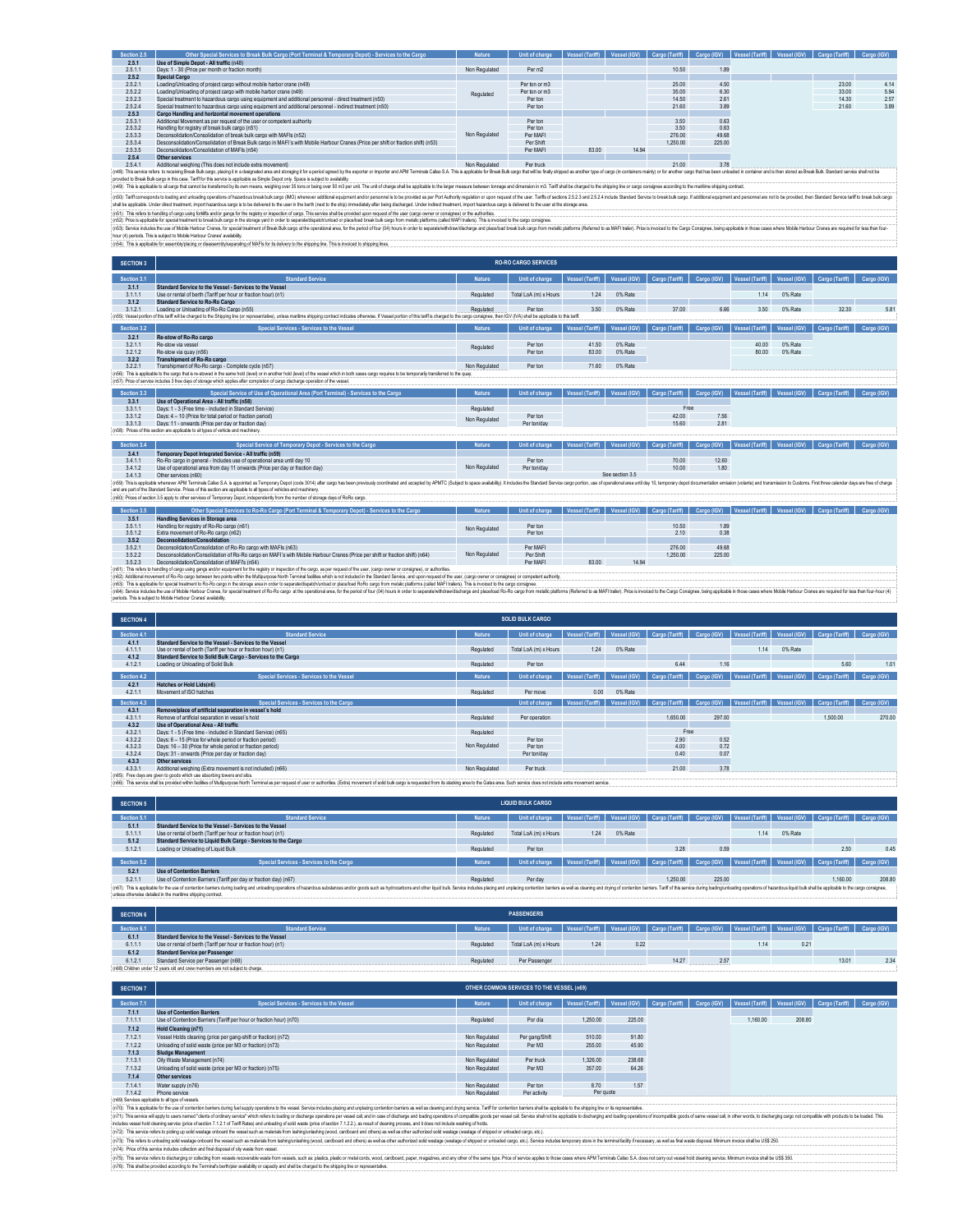| <b>SECTION 8</b>                                                                                                                                                                                                               | <b>COMMERCIAL POLICIES (n77)</b>                                  |               |                |  |  |                                                         |       |                                             |  |  |             |  |
|--------------------------------------------------------------------------------------------------------------------------------------------------------------------------------------------------------------------------------|-------------------------------------------------------------------|---------------|----------------|--|--|---------------------------------------------------------|-------|---------------------------------------------|--|--|-------------|--|
| Section 8.1                                                                                                                                                                                                                    | For containers                                                    | <b>Nature</b> | Unit of charge |  |  | Vessel (Tariff) Vessel (IGV) Cargo (Tariff) Cargo (IGV) |       | Vessel (Tariff) Vessel (IGV) Cargo (Tariff) |  |  | Cargo (IGV) |  |
| 8.1.1                                                                                                                                                                                                                          | Cancellation of container loading and withdraw of container (n78) |               |                |  |  |                                                         |       |                                             |  |  |             |  |
| 811:                                                                                                                                                                                                                           | 20' Container                                                     | Non Regulated | Per container  |  |  | 200.00                                                  | 36.00 |                                             |  |  |             |  |
| 8112                                                                                                                                                                                                                           | 40' Container                                                     |               | Per container  |  |  | 250.00                                                  | 45.00 |                                             |  |  |             |  |
| 8.1.2                                                                                                                                                                                                                          | Cancellation of break bulk and ro-ro cargo loading (n79)          |               |                |  |  |                                                         |       |                                             |  |  |             |  |
| (n77): For further details on the scope and conditions of applicable discounts, offers and promotions, see Charler V of Tariffs Regulation and Commercial Policy of APM Terminals Callao S.A. published on website: www.apmter |                                                                   |               |                |  |  |                                                         |       |                                             |  |  |             |  |
| (n78): This is applicable whenever the user (consignee, representative or shipping line) withdraws a container after cancelling container bading. Price covers resource costs involved in standard service cancellaton and con |                                                                   |               |                |  |  |                                                         |       |                                             |  |  |             |  |

(n79): his applicable whenever the user (consigne, representative or sighting the strates) the subset of these notion of the considers and weight, show inhalons, change of vessel among others. Standard service (cargo porti and ro-ro cargo stay longer than the free time granted by the standard service to these kinds of cargo.

## **COMMERCIAL POLICIES**

**DISCOUNTS, OFFERS AND PROMOTIONS**

Disconts, then and promotion are common) accepted that ensert to compensator show that is the determined the PMLERMINLS CALLAO S.A in complance with the principle of non-discrimistion, equally, neutrally, prohibition of pr

*Discounts* Discounts shall be effective during the period established by APM TERMINALS CALLAO S.A. User shall consider the possibility that discounts may not be renewed.

Promotos andor temporary affers of the provide, as part of ta comercial polcy, other andor promotions, as long as permanent equivalent conditions emain.<br>For uses forean is Secure that of the Regulation and Commercial Pole,

CRITERIA POR TELEVISION IS OFFERS AND PROMOTONS<br>ON TERMINAL CALLAD S.A that provide descutis, differ said promotons to kee of current Tarifis and/or Prices applicable to the Vessel and/or the Cargo considering the fallowin

## Generation for more demand of services provided to Vessels, Cargo and others.

.<br>In the case of Services provided to Vessels discounts, offers and/or promotions shall be established according to docking faquatory, cargo volume and other criteria that are applicabe by its nature.<br>In the event of Servi

**SPECIAL SERVICES WITH DISCOUNTS FIXED IN THE CONCESSION AGREEMENT**

APM TERMINALS CALLAO S.A. shall provide the following Special Services established in the Concession Contract with a hundred per cent discount (100%), whenever the User requests this as complementary service to the Standar

Halach movillastion (ISO Halches)<br>Re-showage of containers (Hold or via quay)<br>Shipping lunkading and delivery no ISO/DOG (Additional) - container 20 and 40 foot<br>Handing of Cargo per registry (with or without forklifts)<br>Ree

Reefer inspection and monitoring Assembling and disassembling of clip system on reefer Gensets

These Special Services and beyondering propries as to the his This Regulator and Commercial Poly, as the Concesion Contract, so APM TERMINAS CALLAO S.A. and the User may not bridge rules and practics that my also competiti

RESERVE OF QUARANTEED BERTHING WINDOW<br>Space may be reasered to Vesels docked fact this has been prevously arranged between APM TERMINALS CALLAO S.A and the stipping lines as per terms and conditions as forth in the Operati

## **APPLICATION OF TAX ON GENERAL SALES (IGV)**

The rational of presentation of special environment (Windown) that which the virole of a fart Scheme were lated as exempt form VAT, refer to those services according to the VAT Law considered as exports of excheme when the

# **PAYMENT CONDITIONS**

Currency of Payment: Tariff and prices in American Dolars (US\$) may be cancelled in Nuevos Soles (SJ), according to the exchange rate indicated by Superintendence of Bank, Insurance and AFP (SBS) at the date of payment.<br>Fo

Date of Payment: Pyrments shitle done according the following considerations:<br>a) Standard Senices - Import Belixe the cargo is pided up form in Terminal<br>a) Spaced Senices - Import When the appointed date is requested to pi